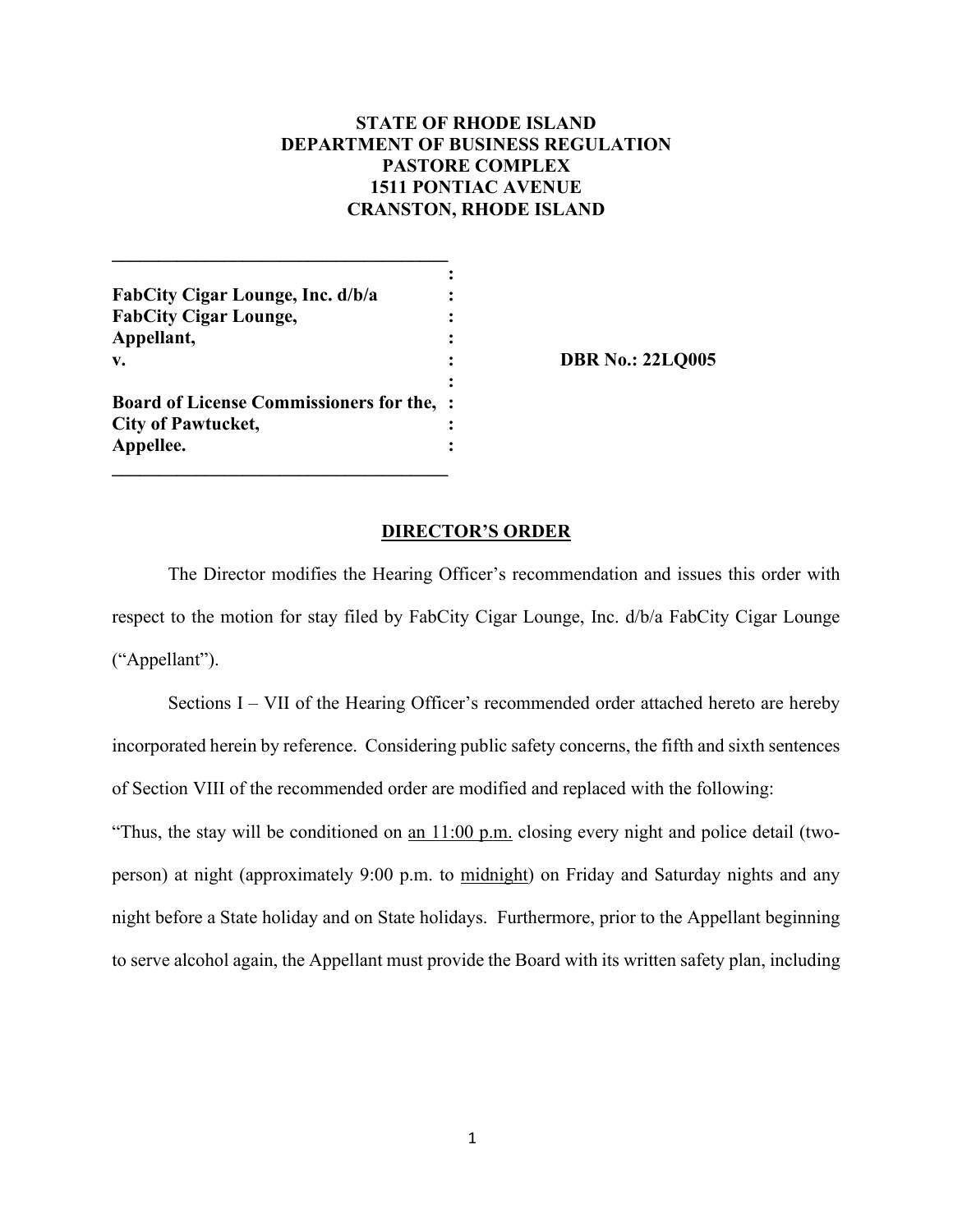violence prevention and response procedures and notify the Board of a contact person responsible

for ensuring the plan has been implemented.<sup>[6](#page-1-0)</sup>"

Dated: February 22, 2022

Elizant N. Tammer

Elizabeth M. Tanner, Esq. **Director** 

## **NOTICE OF APPELLATE RIGHTS**

# **THIS DECISION CONSTITUTES AN INTERLOCUTORY ORDER OF THE DEPARTMENT OF BUSINESS REGULATION PURSUANT TO R.I. GEN. LAWS § 42- 35-15. PURSUANT TO R.I. GEN. LAWS § 42-35-15, THIS ORDER MAY BE APPEALED TO THE SUPERIOR COURT SITTING IN AND FOR THE COUNTY OF PROVIDENCE WITHIN THIRTY (30) DAYS OF THE MAILING DATE OF THIS DECISION. SUCH APPEAL, IF TAKEN, MUST BE COMPLETED BY FILING A PETITION FOR REVIEW IN SUPERIOR COURT. THE FILING OF THE COMPLAINT DOES NOT ITSELF STAY ENFORCEMENT OF THIS ORDER. THE AGENCY MAY GRANT, OR THE REVIEWING COURT MAY ORDER, A STAY UPON APPROPRIATE TERMS.**

## **CERTIFICATION**

I hereby certify on this 22nd day of February, 2022, that a copy of the within Order was sent by first class mail, postage prepaid, and by electronic delivery to the following: Mark P. Welch, Esquire, 141 Power Road, Suite 106, Pawtucket, RI 0289[6 mark@bwlawri.com](mailto:mark@bwlawri.com), Christopher M. Mulhearn, Esquire, Law Offices of Christopher M. Mulhearn, 1300 Division Road, Suite 304, West Warwick, RI 02893 [cmulhearn@mulhearnlawri.com,](mailto:cmulhearn@mulhearnlawri.com) and Frank Milos, Esquire, City Solicitor, 137 Roosevelt Avenue, Pawtucket, RI 02860, [fmilos@pawtucketri.com,](mailto:fmilos@pawtucketri.com) and by electronic-delivery to Pamela Toro, Esquire, Department of Business Regulation, Pastore Complex, 1511 Pontiac Avenue, Cranston, RI 02920 [pamela.toro@dbr.ri.gov.](mailto:pamela.toro@dbr.ri.gov)

Diane L. Paravisini

<span id="page-1-0"></span><sup>&</sup>lt;sup>6</sup> The parties may agree to a modification of the stay if they chose. The parties could also enter into a settlement if they desire.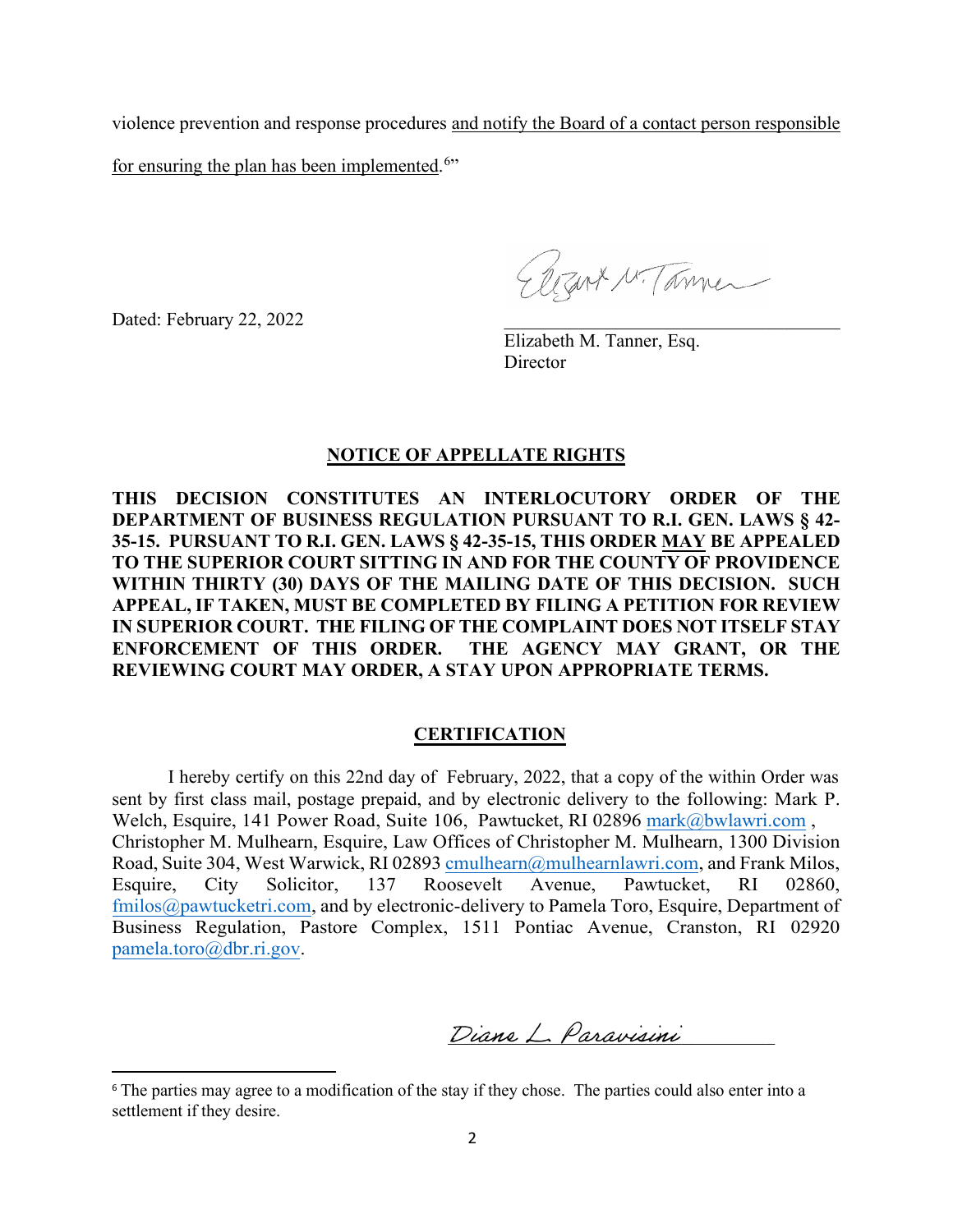## **STATE OF RHODE ISLAND DEPARTMENT OF BUSINESS REGULATION PASTORE COMPLEX 1511 PONTIAC AVENUE CRANSTON, RHODE ISLAND**

| FabCity Cigar Lounge, Inc. d/b/a              |  |
|-----------------------------------------------|--|
| <b>FabCity Cigar Lounge,</b>                  |  |
| Appellant,                                    |  |
|                                               |  |
| $\mathbf{v}$ .                                |  |
|                                               |  |
| <b>Board of License Commissioners for the</b> |  |
| <b>City of Pawtucket,</b>                     |  |
| Appellee.                                     |  |
|                                               |  |

**\_\_\_\_\_\_\_\_\_\_\_\_\_\_\_\_\_\_\_\_\_\_\_\_\_\_\_\_\_\_\_\_\_\_\_\_**

**: DBR No. 22LQ005** 

## **ORDER RE: MOTION FOR STAY**

## **I. INTRODUCTION**

This matter arose from a motion for stay and appeal filed on February 10, 2022 by FabCity Cigar Lounge, Inc. d/b/a FabCity Cigar Lounge ("Appellant") with the Department of Business Regulation ("Department") pursuant to R.I. Gen. Laws § 3-7-21 regarding the February 9, 2022 decision by the City of Pawtucket, Board of License Commissioners ("Board") to revoke the Appellant's Class BV liquor license ("License"). A hearing on the motion for stay was heard on February [1](#page-2-0)4, 2022 before the undersigned<sup>1</sup> with the parties represented by counsel

### **II. JURISDICTION**

The Department has jurisdiction over this matter pursuant to R.I. Gen. Laws § 3-7-1 *et seq*., R.I. Gen. Laws § 42-14-1 *et seq*., and R.I. Gen. Laws § 42-35-1 *et seq*. A liquor appeal to the Department pursuant to R.I. Gen. Laws § 3-7-21 is considered a *de novo* hearing. The Department's jurisdiction is *de novo* and the Department independently exercises the licensing

<span id="page-2-0"></span><sup>&</sup>lt;sup>1</sup> Pursuant to a delegation of authority by the director of the Department. Due to the Covid19 pandemic, the hearing was held remotely.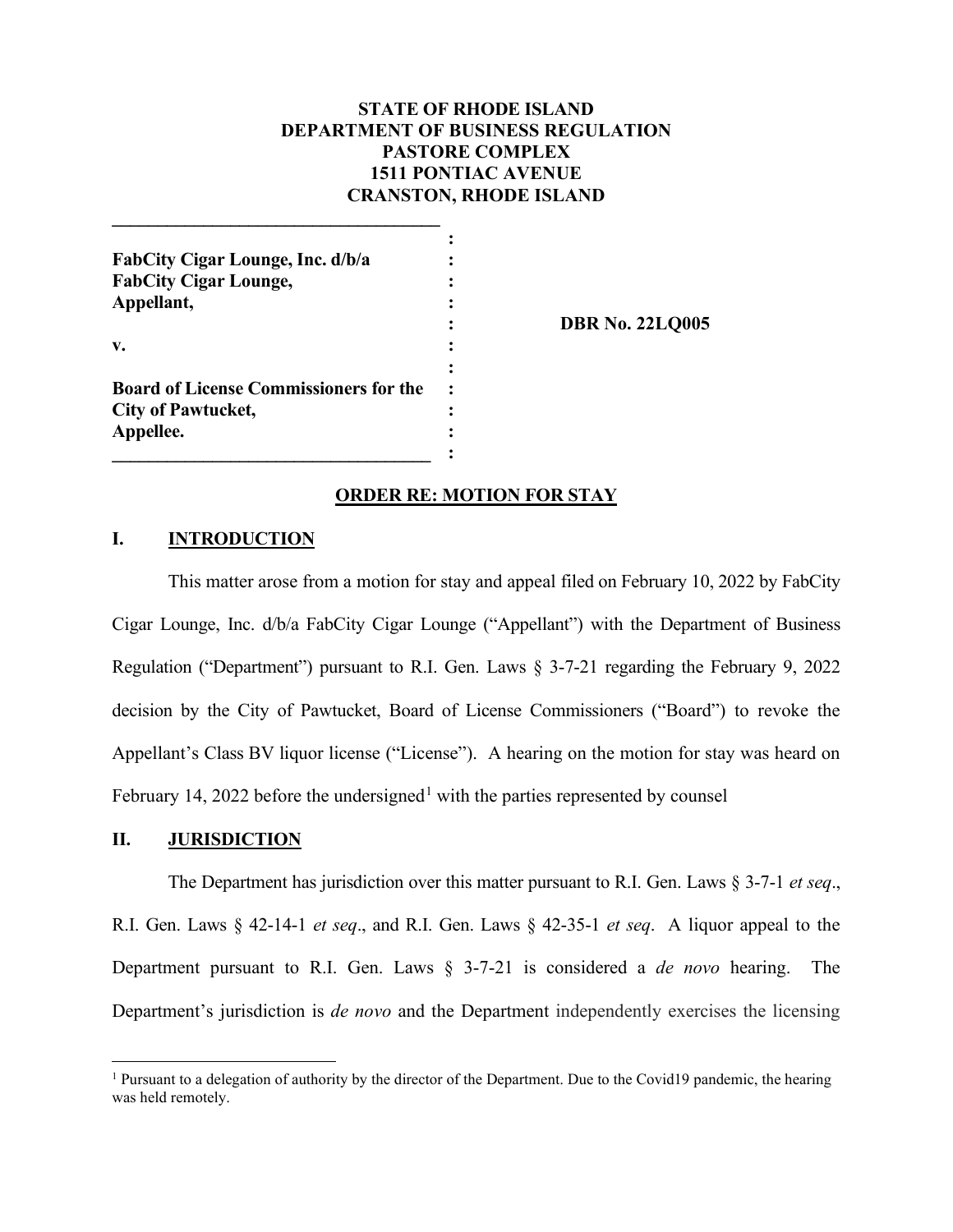function. *A.J.C. Enterprises v. Pastore*, 473 A.2d 269 (R.I. 1984); *Cesaroni v. Smith*, 202 A.2d 292 (R.I. 1964); and *Hallene v. Smith*, 201 A.2d 921 (R.I. 1964). Because the Department's has such broad and comprehensive control over traffic in intoxicating liquor, its power has been referred to as a "super-licensing board." *Baginski v. Alcoholic Beverage Comm*., 4 A.2d 265, 267 (R.I. 1939). See *Board of Police Com'rs v. Reynolds*, 133 A.2d 737 (R.I. 1957). It is noted that the Appellant raised what it felt were due process and other errors by the Board at the Board hearing. However, since the liquor appeal hearing is a *de novo* hearing rather than an appellate review of what occurred at the municipal level, any alleged error of law or fact committed by the municipal agency is of no consequence to the Department hearing. *Hallene*; and *Cesaroni*.

#### **III. THE BASIS FOR REVOCATION**

R.I. Gen. Laws § 3-5-23 states in part as follows:

(b) If any licensed person permits the house or place where he or she is licensed to sell beverages under the provisions of this title to become disorderly as to annoy and disturb the persons inhabiting or residing in the neighborhood, or permits any gambling or unlawful gaming to be carried on in the neighborhood, or permits any of the laws of this state to be violated in the neighborhood, in addition to any punishment or penalties that may be prescribed by statute for that offense, he or she may be summoned before the board, body, or official which issued his or her license and before the department, when he or she and the witnesses for and against him or her may be heard. If it appears to the satisfaction of the board, body, or official hearing the charges that the licensee has violated any of the provisions of this title or has permitted any of the things listed in this section, then the board, body, or official may suspend or revoke the license or enter another order.

R.I. Gen. Laws § 3-5-21 states in part as follows:

(a) Every license is subject to revocation or suspension and a licensee is subject to fine by the board, body, or official issuing the license, or by the department or by the division of taxation, on its own motion, for:

(1) Breach by the holder of the license of the conditions on which it was issued; or

(2) Violation by the holder of the license of any rule or regulation applicable;

or

\*\*\*

(4) Breach of any provisions of this chapter.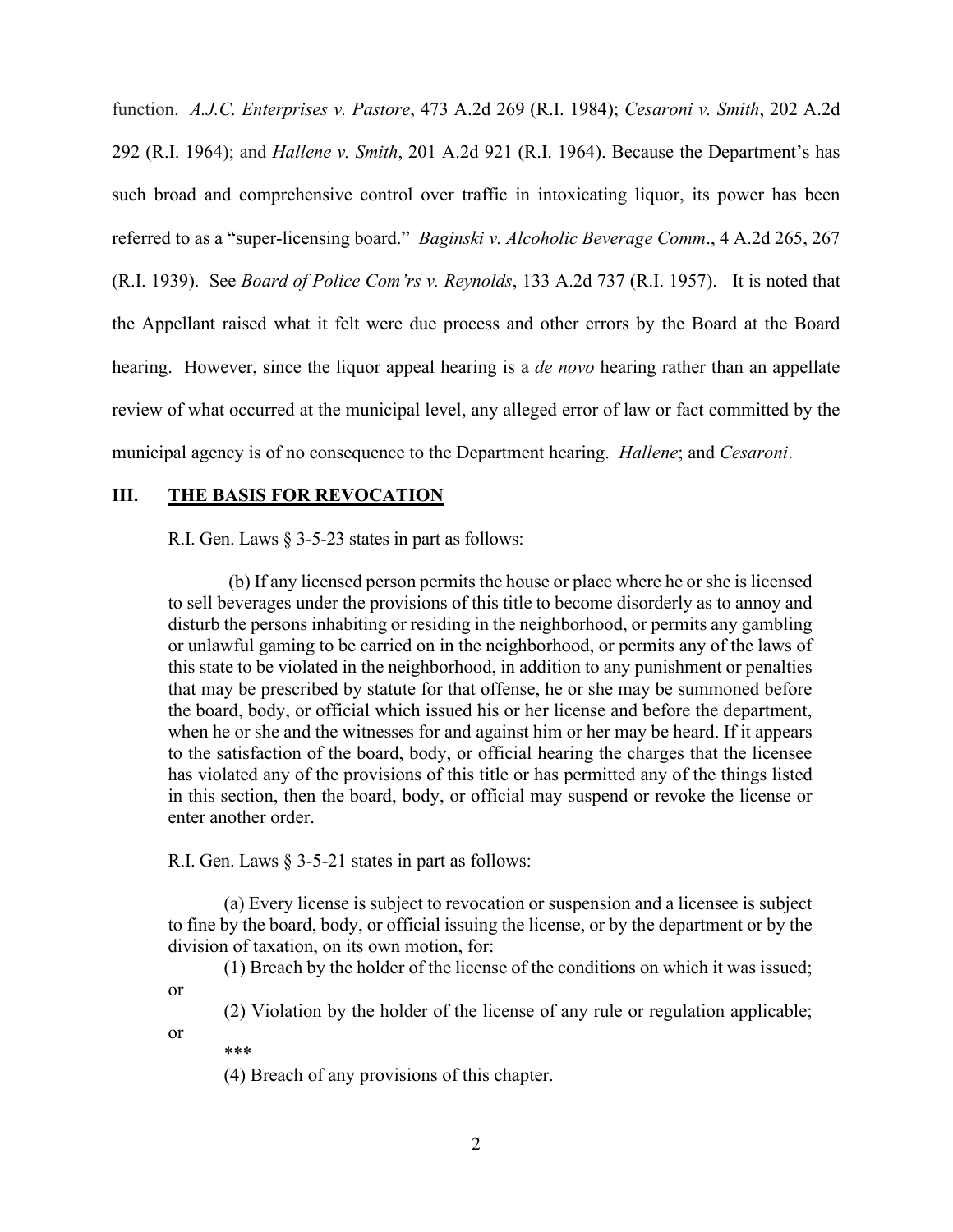In revoking or suspending a liquor license, it is not necessary to find that a liquor licensee affirmatively permitted patrons to engage in disorderly conduct. *Cesaroni*. The statute also forbids a licensee from permitting any laws of Rhode Island from being violated. A liquor licensee has the "responsibility to control the conduct of its patrons both within and without the premises in a manner so that the laws and regulations to which the license is subject will not be violated." *Schillers, Inc. v. Pastore*, 419 A. 2d 859 (R.I. 1980).

A liquor licensee is accountable for violations of law that occur on its premises and outside. *Vitali v. Smith*, 254 A.2d 766 (R.I. 1969). It is not a defense that a licensee is not aware of the violations or provided supervision to try to prevent violation. While such a responsibility may be onerous, a licensee is subject to such a burden by the legislature and accepted such conditions by becoming licensed. *Therault v. O'Dowd*, 223 A.2d 841, 842-3 (R.I. 1966). See also *Scialo v. Smith*, 99 R.I. 738 (R.I. 1965). As the Supreme Court has found, "the responsibility of a licensee for the conduct of his patrons within the licensed premises that makes it disorderly within the meaning of the statute is established by evidence showing a toleration or acquiescence in such conduct by the licensee." *Cesaroni* at 296. See also *AJC Enterprises v. Pastore*, 473 A.2d 269 (R.I. 1984); *Schillers;* and *Furtado v. Sarkas*, 118 R.I. 218 (1977).

The Department reviews sanctions to ensure statewide consistency and appropriateness in the situation. It also supports progressive discipline barring the rare and extreme event where revocation may be warranted without prior discipline. It also accepts the principles of comity and deference to the local authorities and their desire to have control over their own town or city. At the same time, pursuant to R.I. Gen. Laws  $\S$  3-2-2 and R.I. Gen. Laws  $\S$  3-7-21, the Department ensures that tensions between local boards and licensees are settled in a consistent manner. Nonetheless, there is not a mechanical application of sanctions as each matter has its own sets of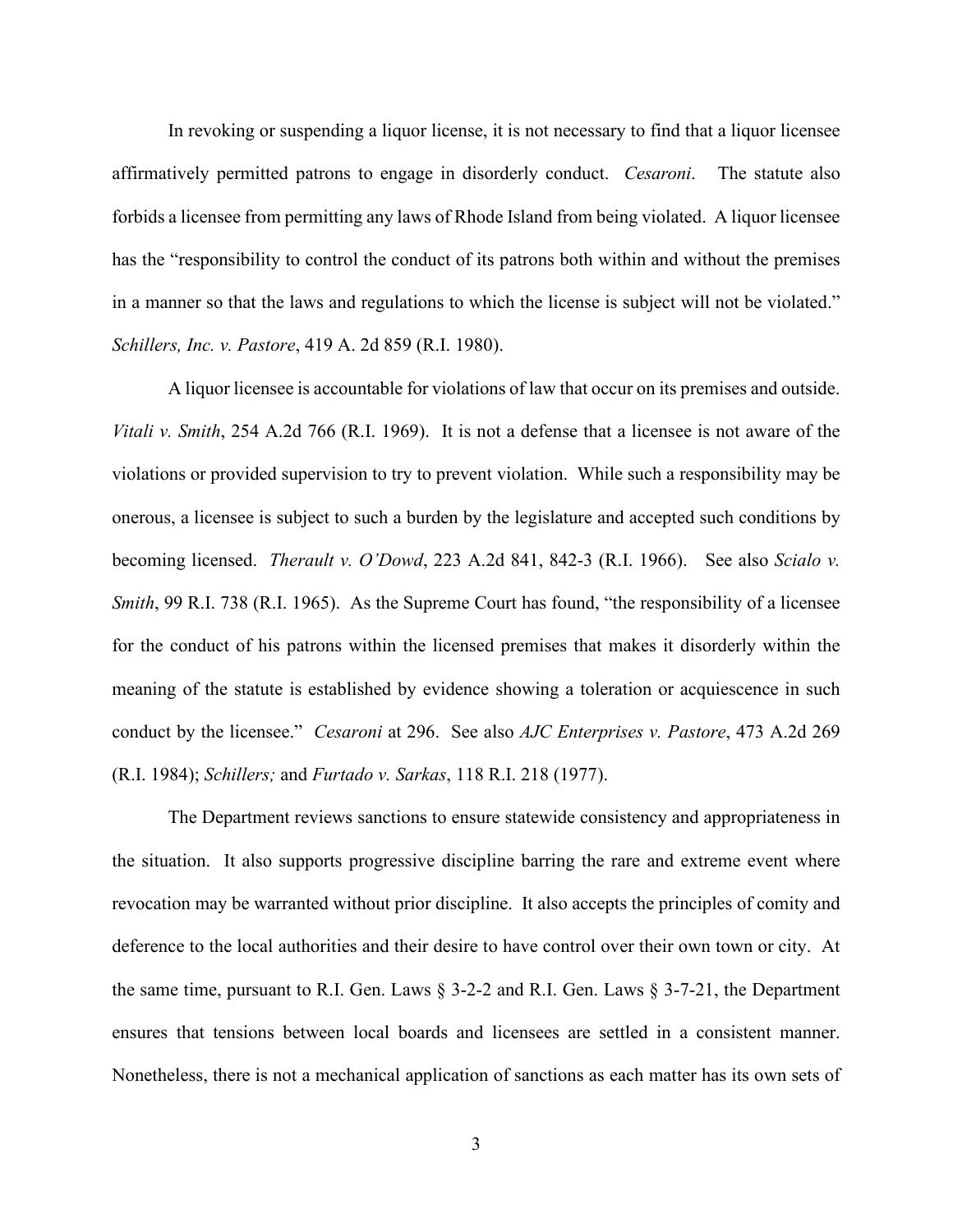circumstances. See *C&L Lounge, Inc. d/b/a Gabby's Bar and Grille; Gabriel L. Lopes v. Town of North Providence*, LCA – NP-98-17 (4/30/99). At the same time, a sanction cannot be arbitrary and capricious. The unevenness of the application of a sanction does not render its application unwarranted in law but excessive variance would be evidence that an action was arbitrary and capricious. *Pakse Market Corp. v. McConaghy*, 2003 WL 1880122 (R.I. Super.) (upholding revocation for a series on infractions). See *Jake and Ella's v. Department of Business Regulation*, 2002 WL 977812 (R.I. Super.) (R.I. Super.) (overturning a revocation of a liquor license as arbitrary and capricious).

The revocation of a liquor license is a relatively rare event and is reserved for a severe infraction or a series of smaller infractions that rise to a level of jeopardizing public safety. See *Stagebands, Inc. d/b/a Club Giza v. Department of Business Regulation*, 2009 WL 3328598 (R.I. Super.) (disturbances and a shooting on one night justified revocation) and *Pakse* (upholding revocation when had four (4) incidents of underage sales within three (3) years). See also *Cardio Enterprises, d/b/a Comfort Zone Sports Bar v. Providence Board of Licenses*, DBR No.: 06-L-0207 (3/29/07) (killing of patron with incident starting inside and escalating outside with licensee failing to call the police justified revocation); and *PAP Restaurant, Inc. v. d/b/a Tailgate's Grill and Bar v. Town of Smithfield, Board of License Commissioners*, DBR No.: 03-L-0019 (5/8/03) (series of infractions justified revocation).

Thus, the Department will uphold a revocation where an incident is so egregious as to justify revocation without progressive discipline. However, the Department will decline to uphold a revocation where the violation is not so egregious or extreme and the local authority has not engaged in progressive discipline. *Infra*.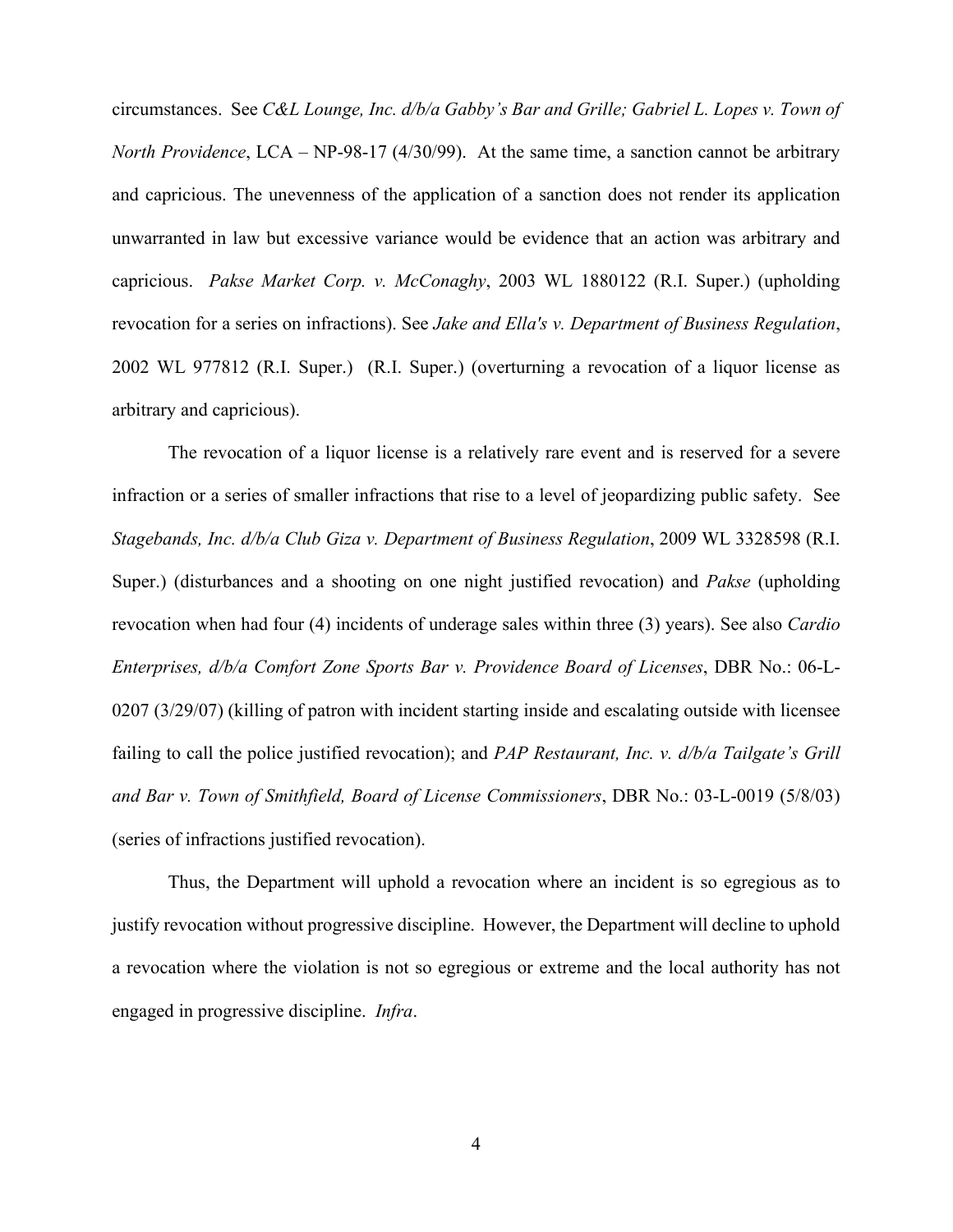#### **IV. STANDARD FOR ISSUANCE OF A STAY**

Under *Narragansett Electric Company v. William W. Harsch et al.*, 367 A.2d 195, 197 (R.I. 1976), a stay will not be issued unless the party seeking the stay makes a "'strong showing'" that "(1) it will prevail on the merits of its appeal; (2) it will suffer irreparable harm if the stay is not granted; (3) no substantial harm will come to other interested parties; and (4) a stay will not harm the public interest." Despite the ruling in *Harsch*, the Supreme Court in *Department of Corrections v. Rhode Island State Labor Relations Board*, 658 A.2d 509 (R.I. 1995) found that *Harsch* was not necessarily applicable in all agency actions and the Court could maintain the *status quo* in its discretion when reviewing an administrative decision pursuant to R.I. Gen. Laws § 42- 35-15(c). The issue before the undersigned is a motion to stay a decision which is subject to a *de novo* appeal and does not fall under R.I. Gen. Laws § 42-35-15(c). Nonetheless, it is instructive to note that the *Department of Corrections* found it a matter of discretion to hold matters in *status quo* pending review of an agency decision on its merits.

### **V. PRIOR DISICIPLINE**

The parties agreed the Appellant was licensed in approximately October, 2019 and has no disciplinary history.

#### **VI. ARGUMENTS**

The Appellant argued that it has a substantial likelihood of success on the merits in that a review of all the videos will show that this was a targeted shooting, and it did not arise from any disorderly conduct inside the establishment. It argued that without a stay, it will suffer irreparable harm due to loss of patrons, employees, and money. It argued that no substantial harm will come to interested parties, and there will be no harm to the public interest if a stay is granted.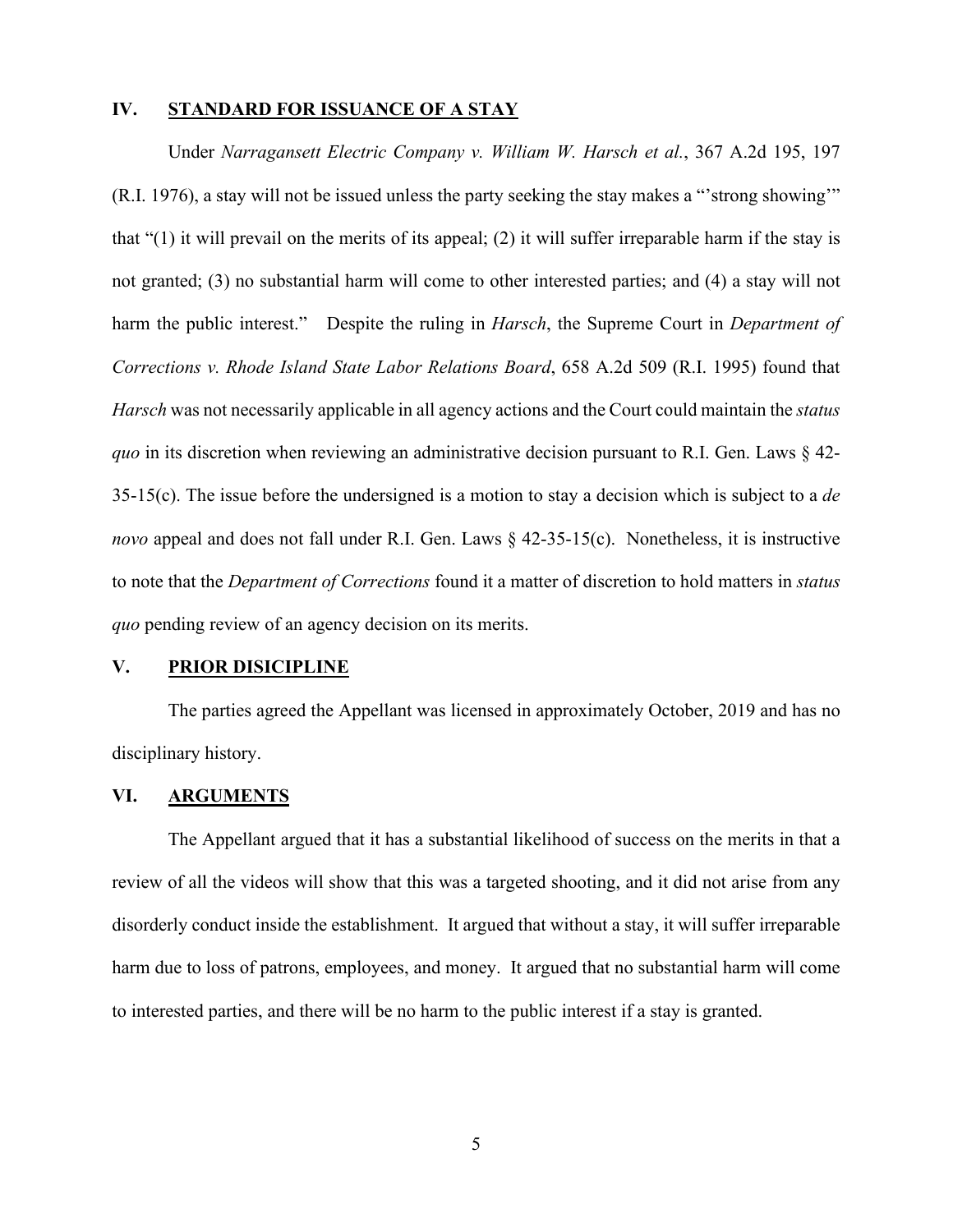The Board argued there is a nexus between what happened inside and the shootings outside, and there is an issue of public safety due to the shootings. The Board argued that if a stay is granted, a 12 a.m. closing should be imposed every night and a two (2) person police detail be on from 9:00 p.m. to  $1:00$  p.m. every night.

The Appellant argued that it is only a 30 to 40 person cigar bar so that such a detail requirement would be financially draining. The Appellant argued that the hours should not be reduced as a condition of a stay but if they were, it should only be on weekdays and not weekends, and there be a one  $(1)$  person police detail at the weekend.<sup>[2](#page-7-0)</sup>

### **VII. DISCUSSION**

The information received by the undersigned is based on representations of the parties. The undersigned did not have a transcript of the Board hearing; however, an audio of the Board's hearing for February 9, 2022 was available online, and the undersigned listened to that recording.<sup>[3](#page-7-1)</sup>

This matter relates to a shooting outside the Appellant in the early hours of Monday, January 24, 2022, that resulted in the death of an individual and the injury of another. It was agreed that the Appellant had voluntarily closed between January 2[4](#page-7-2), 2022 to February 9, 2022.<sup>4</sup> It was agreed that the Appellant is a 30 to 40 person cigar bar.

At the Board hearing, Captain David Holden testified that the police obtained the Appellant's security video and testified as to what he saw on the video. The Board's decision was made without it viewing any security video and on the basis of Captain Holden's testimony

<span id="page-7-0"></span> $2$  The Board indicated that the City only provides two (2) person police details.

<span id="page-7-1"></span><sup>&</sup>lt;sup>3</sup> For the link to the hearing: [https://clerkshq.com/Pawtucket-ri.](https://clerkshq.com/Pawtucket-ri) It is noted that the audio was not audible in all parts. It should be noted that prior to the stay hearing, the undersigned received a letter from the Mayor of Pawtucket concerning this matter. However, said letter or any media reports, do not have bearing on the issue of a stay in that the stay is based on the parties' representations, the hearing below, and the applicable law.

<span id="page-7-2"></span><sup>&</sup>lt;sup>4</sup> At the February 9, 2022 hearing, the Board revoked the Appellant's liquor license. It is noted that no other license held by the Appellant was revoked so that it could still operate with its victual and other licenses. In other words, the Appellant could open at this time but without serving alcohol. The Department only has jurisdiction over liquor licenses.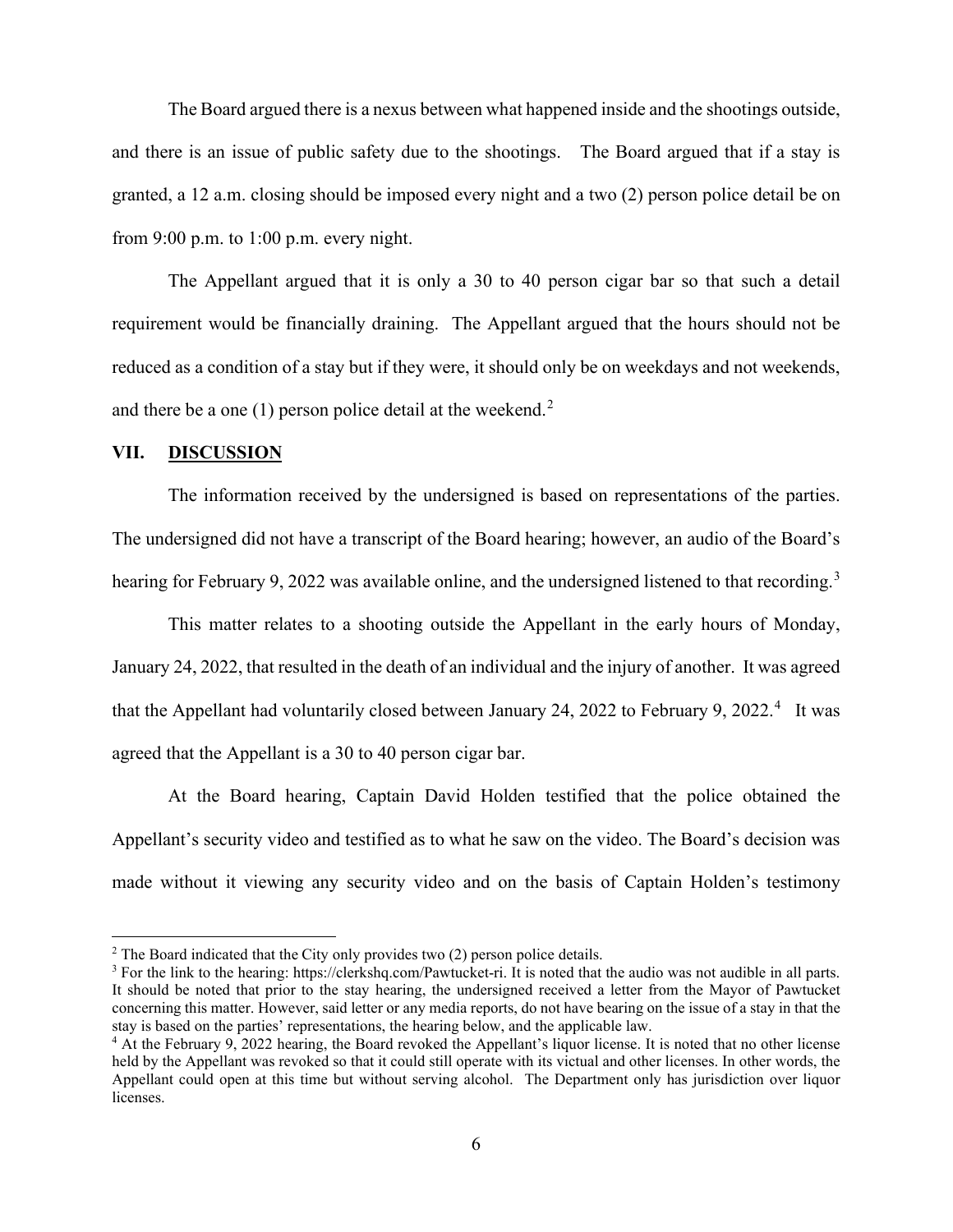regarding his viewing of the videos. The Board's and Appellant's attorney were only able to view limited portions of the videos.<sup>[5](#page-8-0)</sup>

The parties agreed that the decedent and the other victim had entered or were inside the bar at approximately 10:30 p.m. on Sunday, January 23, 2022. It was agreed that the shooter entered the bar by himself at around midnight and smoked hookah at the bar. The City represents there was a physical bump between the shooter and one of the victims by the bar at about midnight, and then for the next 45 minutes there were on and off verbal exchanges. The Appellant disagreed that there was any physical touching. The parties represented that there were some verbal altercations or something where the bartender, security guard, and manager stepped between people and separated them. The decedent left the bar and came back inside prior to everyone leaving. The City agreed that there was no brawl inside. Everyone then exited together. The shootings took place outside at apparently approximately 1:45 a.m.

The Board argued that the Appellant should have separated the parties and had them exit by separate exits. The Appellant represented that when the parties exited, the video shows that the shooter tried to clear people away to their cars so that while there was a group outside that engaged in a physical altercation, the shooter was not one of those people.

The Appellant represented that when the shooter initially entered the bar, he left a female companion outside in the car with the car running. The Appellant represented that the video shows that when the shooter then exited, he went to the car and retrieved what must be the gun and then shot his two (2) victims. The Appellant represented that the woman in the car followed the shooter in the car and drove off with him after he shot his victims. The Appellant argued that no gun got inside the establishment.

<span id="page-8-0"></span> $<sup>5</sup>$  The parties agreed to try to enter into a protective order so that all of the videos may be entered into evidence at the</sup> full hearing.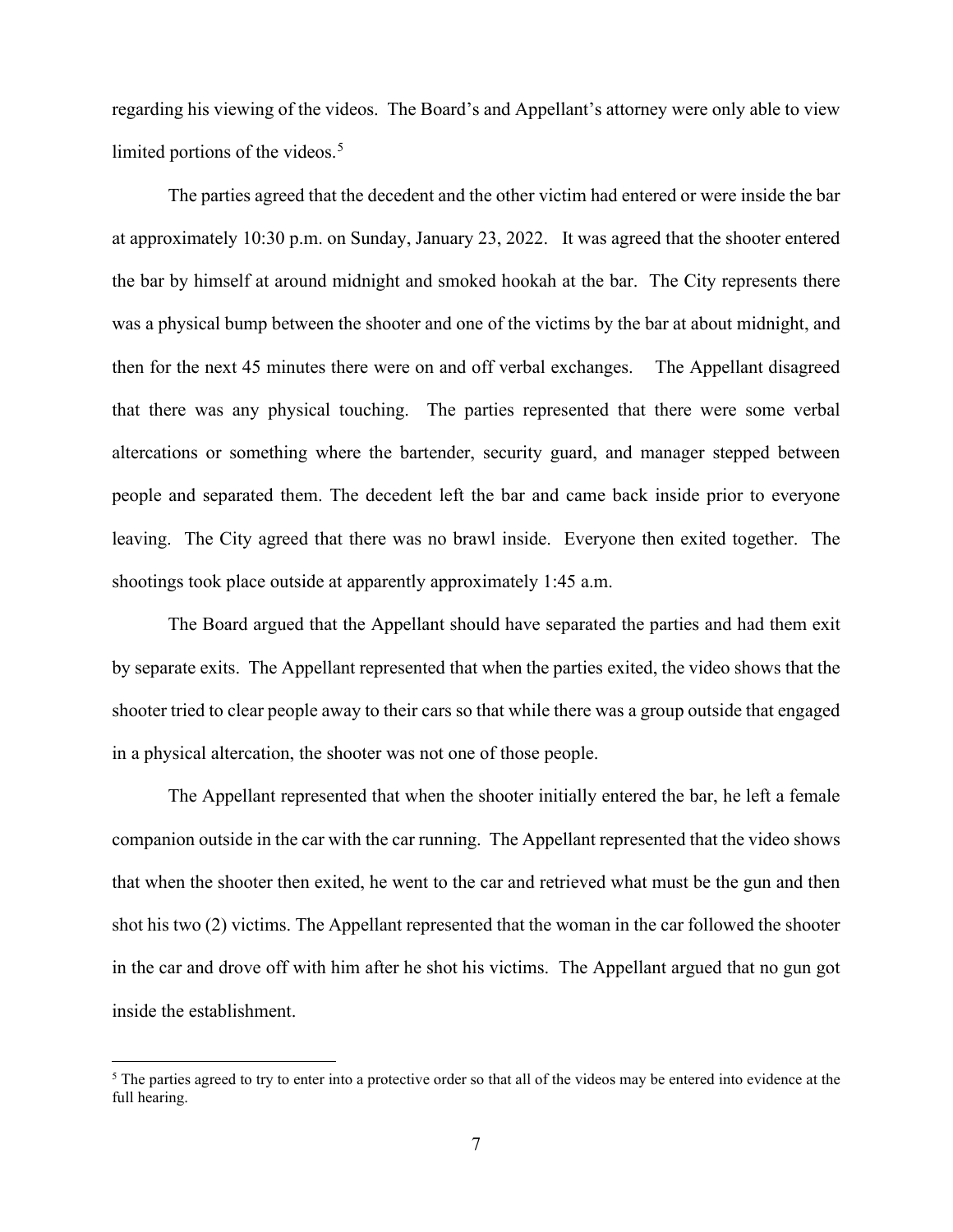The Appellant indicated that the decedent and other victim both were regulars on Sunday night at the establishment. The Appellant argued that a full viewing of the videos will show that the shooter went into the bar to target the decedent and the other victim, and the shooting outside did not arise from any altercation inside. The Appellant argued there was no nexus between the shooting outside and what happened inside.

The Board argued there were tensions inside whereby the manager, bartender, and security guard tried to separate the people. The Board argued that the Appellant failed to take action by calling the police or separating the parties or ejecting the parties or party. The Board argued there was a nexus in that the outside shootings arose from the inside altercation, and there need not be a physical altercation inside for it to be linked directly or indirectly to outside events. The City argued that this is the opposite of *Vibe Lounge and Hookah Bar, Inc. v. City of Pawtucket, Board of Licenses* DBR No. 21LQ004 (9/20/21) where the owner ejected a patron after a verbal exchange and then nearly two (2) hours later the ejected patron shot another patron after that patron left the nightclub. In *Vibe*, the altercation did not spill outside and there was an almost two (2) hour gap before the shooting so there was no link between the inside and outside events.

In a denial of renewal matter, *A.J.C. Enterprises v. Pastore,* [473 A.2d 269, 275 \(R.I. 1984\)](https://a.next.westlaw.com/Link/Document/FullText?findType=Y&serNum=1984111124&pubNum=162&originationContext=document&transitionType=DocumentItem&contextData=(sc.Search)) found in discussing the disorderly provisions that "[T]here need not be a direct causational link between incidents occurring outside or nearby a drinking establishment and its patrons. Such a link is established when it can be reasonably inferred from the evidence that the incidents occurred outside a particular establishment and had their origins within."

Here, a full viewing of the videos has not occurred nor has the undersigned heard any testimony. The Appellant argued that while there may have been some tensions inside that could be considered disorderly conduct, they cannot be connected to the shooting outside as that was a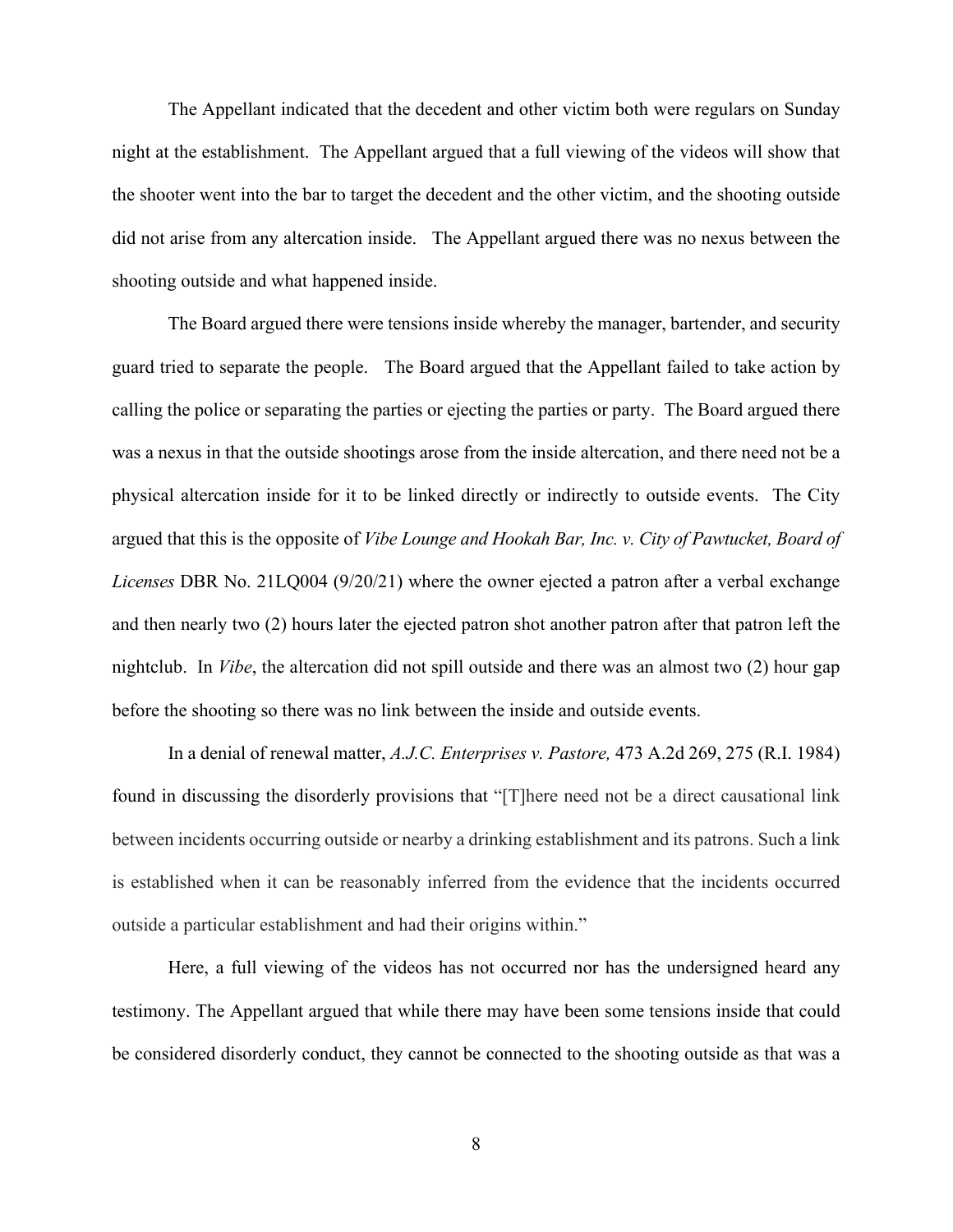targeted shooting by the shooter looking for the victims. The Board disagreed and argued there was a nexus between the inside and outside events. Thus, there will be an issue at hearing regarding whether the Appellant can be directly or indirectly linked to the shootings.

Applying the stay criteria, a stay will not be issued if the party seeking the stay cannot make a strong showing that it will prevail on the merits of its appeal. However, it is discretionary to issue a stay in order to maintain the *status quo* pending an appeal. In this matter, it cannot be ascertained which party will prevail without a full hearing on what happened inside and then outside in terms of the shooting. If a stay is not granted for the revocation, the Appellant will not have a meaningful appeal.

### **VIII. RECOMMENDATION**

It is discretionary to issue a stay in order to maintain the *status quo* pending an appeal. In this matter, it cannot be ascertained which party will prevail without a full hearing on what happened inside and then outside. If a stay is not granted for the revocation, the Appellant will not have a meaningful appeal. The granting of a partial stay maintains the *status quo* pending the full hearing. Thus, the stay will be conditioned on a midnight closing every night and police detail (two-person) at night (approximately 9:00 p.m. to 1:00 a.m.) on Friday and Saturday nights and any night before a State holiday and on State holidays. Furthermore, prior to the Appellant beginning to serve alcohol again, the Appellant must provide the Board with its written safety plan, including violence prevention and response procedures.<sup>[6](#page-10-0)</sup>

/s/ *Catherine R. Warren*

Dated: February 16, 2022

Catherine R. Warren Hearing Officer

<span id="page-10-0"></span><sup>&</sup>lt;sup>6</sup> The parties may agree to a modification of the stay if they choose. The parties could also enter into a settlement if they desire.